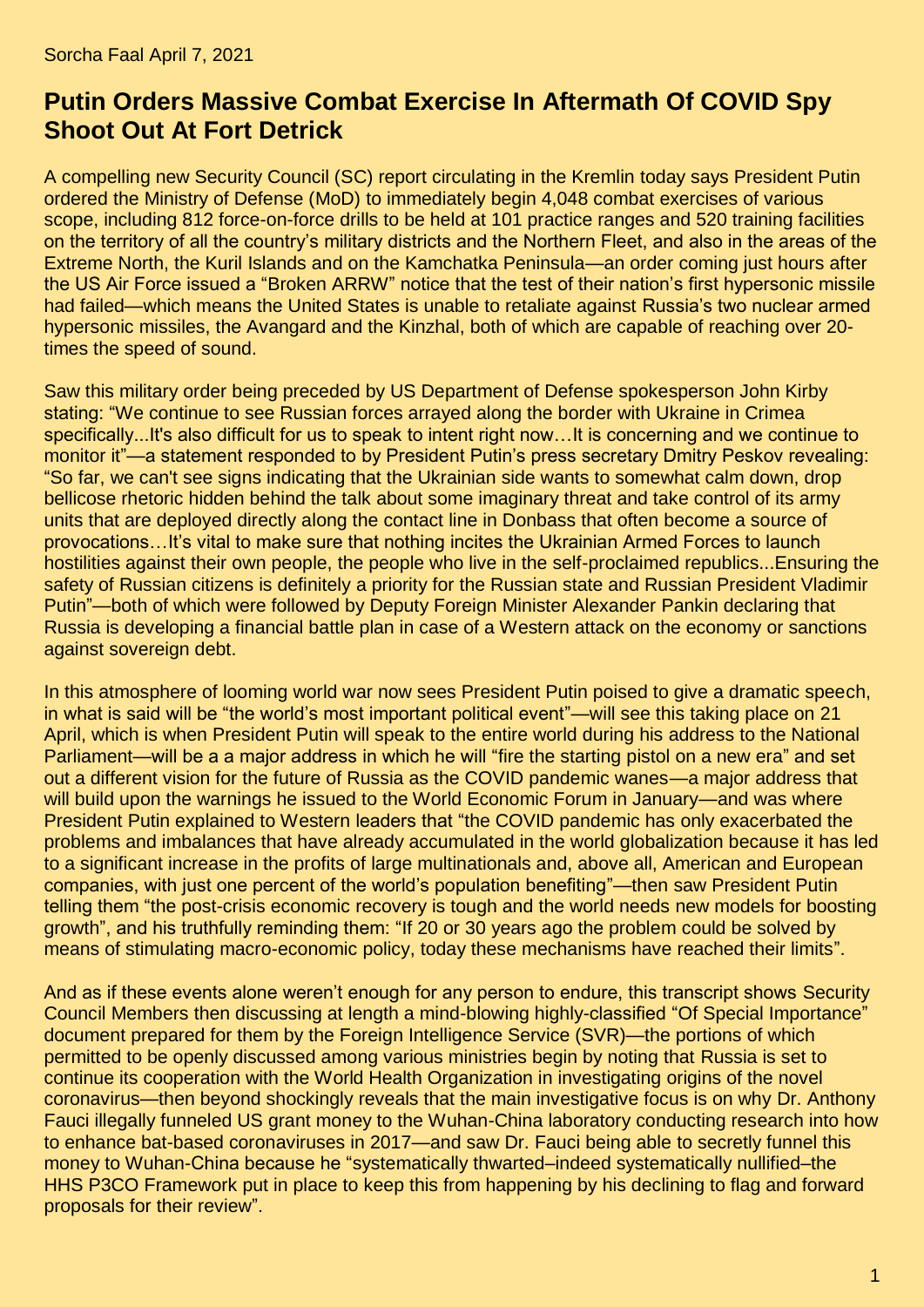This SVR document then examines the United States bio-research facility [Fort Detrick—](https://en.wikipedia.org/wiki/Fort_Detrick)where is located the [National Interagency Biodefense Campus,](https://en.wikipedia.org/wiki/National_Interagency_Biodefense_Campus) which houses one of the [13 operational or](https://fas.org/programs/bio/research.html)  [planned BSL-4 laboratories](https://fas.org/programs/bio/research.html) located in the United States that are able to conduct research into the world's most deadly and contagious viruses—and is critical to notice because the [Ministry of Foreign](https://www.fmprc.gov.cn/mfa_eng/)  [Affairs of the People's Republic of China](https://www.fmprc.gov.cn/mfa_eng/) asserts that [the COVID virus was created at Fort Detrick](https://www.the-scientist.com/news-opinion/chinese-officials-blame-us-army-for-coronavirus-67267)  [and was introduced to China when 300 US military members arrived in the Wuhan region for the](https://www.the-scientist.com/news-opinion/chinese-officials-blame-us-army-for-coronavirus-67267)  [Military World Games in mid-October-2017 and infected the local population.](https://www.the-scientist.com/news-opinion/chinese-officials-blame-us-army-for-coronavirus-67267)

Though [China blames the US Army for creating and unleashing the COVID virus,](https://www.the-scientist.com/news-opinion/chinese-officials-blame-us-army-for-coronavirus-67267) this SVR document states its intelligence analysts have centered this plot on the Office of Naval Intelligence [\(ONI\)](https://www.oni.navy.mil/)[—the](https://www.whatdoesitmean.com/index3476.htm)  [same ONI that masterminded the 6 January riot at the US Capitol to blame on President Donald](https://www.whatdoesitmean.com/index3476.htm)  [Trump—](https://www.whatdoesitmean.com/index3476.htm)whose [ONI hatred of President Trump is well documented—](https://www.whatdoesitmean.com/index3048.htm)even to the point that in December-2018, [President Trump had to order the "suiciding" of US Navy Vice Admiral Scott A.](https://www.whatdoesitmean.com/index2725.htm)  [Stearney before he could start World War III—](https://www.whatdoesitmean.com/index2725.htm)and scrubbed from the minds of the American people about the ONI, was its directing the [11 September 2001](https://www.ae911truth.org/) attacks that brought down the World Trade Towers, and were only stopped when [the Office of Naval Intelligence in the Pentagon sustained a](https://wikispooks.com/wiki/Office_of_Naval_Intelligence#9.2F11_Attack)  [direct hit that day, and was, without a doubt, a target that was pinpointed for destruction.](https://wikispooks.com/wiki/Office_of_Naval_Intelligence#9.2F11_Attack)

With SVR analysts having concluded that the US Navy was storing its COVID samples at a Naval [Medical Research Center, Biological Defense Research Directorate vault facility located at 8415](https://news.usni.org/2021/04/06/active-duty-sailor-killed-after-shooting-2-adults-in-frederick-md-navy-confirms)  [Progress Drive, Frederick-Maryland,](https://news.usni.org/2021/04/06/active-duty-sailor-killed-after-shooting-2-adults-in-frederick-md-navy-confirms) and located a few miles distance from Fort Detrick, this document alludes to China's Ministry of State Security [\(MSS\)](https://www.12339.gov.cn/) knowing this information, too—but unlike the SVR, new evidence shows the MSS attempted to breech this vault facility yesterday—a breeching resulting in a violent shoot out that left one US Navy officer dead and two wounded—and is being spun by the US Navy as a lone attack conducted [for no obvious reason](https://apnews.com/article/maryland-frederick-ad638d84f61061141db28367d079a0b7) by [US Navy medical](https://heavy.com/news/fantahun-woldesenbet/)  [specialist Fantahun Girma Woldesenbet—](https://heavy.com/news/fantahun-woldesenbet/)who afterwards was shot and killed, and whose choices of how this happened include: 1.) ["He was given advance notice told him to pull over for a search, but](https://apnews.com/article/maryland-frederick-ad638d84f61061141db28367d079a0b7)  [immediately sped off, making it about a half-mile into the installation before he was stopped at a](https://apnews.com/article/maryland-frederick-ad638d84f61061141db28367d079a0b7)  [parking lot by the base's police force…When he pulled out a weapon, the police shot and killed](https://apnews.com/article/maryland-frederick-ad638d84f61061141db28367d079a0b7)  [him"](https://apnews.com/article/maryland-frederick-ad638d84f61061141db28367d079a0b7)—or—2.) ["Following the shooting, the man drove about 10 minutes to Fort Detrick, where he was](https://www.independent.co.uk/news/fort-detrick-shooting-maryland-navy-b1827387.html)  [shot by police who followed him onto the base"](https://www.independent.co.uk/news/fort-detrick-shooting-maryland-navy-b1827387.html)—but whose [bullet riddled vehicle clearly shows this](https://twitter.com/Chopper4Brad/status/1379521895532531719?ref_src=twsrc%5Etfw%7Ctwcamp%5Etweetembed%7Ctwterm%5E1379521895532531719%7Ctwgr%5E%7Ctwcon%5Es1_&ref_url=https%3A%2F%2Fheavy.com%2Fnews%2Ffantahun-woldesenbet%2F)  [US Navy medical specialist was gunned down in](https://twitter.com/Chopper4Brad/status/1379521895532531719?ref_src=twsrc%5Etfw%7Ctwcamp%5Etweetembed%7Ctwterm%5E1379521895532531719%7Ctwgr%5E%7Ctwcon%5Es1_&ref_url=https%3A%2F%2Fheavy.com%2Fnews%2Ffantahun-woldesenbet%2F) an instant hail of bullets.

Though this SVR document's section on what exactly happened yesterday when this US Navy vault facility was breeched by MSS operatives is not permitted to be openly discussed due to its classification, its most terrifying section is about the [highly-secretive US intelligence agency Deagle](https://steemit.com/news/@rebelskum/deagel-a-real-intelligence-organization-for-the-u-s-government-predicts-massive-global-depopulation-50-80)  [that provides information to the ONI, National Security Agency and NATO—](https://steemit.com/news/@rebelskum/deagel-a-real-intelligence-organization-for-the-u-s-government-predicts-massive-global-depopulation-50-80)who on their US military and aviation website [Deagle.com](https://www.lewrockwell.com/2021/04/bill-sardi/frightening-forecast-predicts-70-decline-in-us-population-by-the-year-2025-extermination-of-the-masses-by-nuclear-war-or-contrived-pandemic/) just released a [revised forecast predicting a 70% decline in US](https://www.lewrockwell.com/2021/04/bill-sardi/frightening-forecast-predicts-70-decline-in-us-population-by-the-year-2025-extermination-of-the-masses-by-nuclear-war-or-contrived-pandemic/)  [population by the year 2025 from 328-million to 99-million—](https://www.lewrockwell.com/2021/04/bill-sardi/frightening-forecast-predicts-70-decline-in-us-population-by-the-year-2025-extermination-of-the-masses-by-nuclear-war-or-contrived-pandemic/)and to explain this dire revision [sees](https://www.lewrockwell.com/2021/04/bill-sardi/frightening-forecast-predicts-70-decline-in-us-population-by-the-year-2025-extermination-of-the-masses-by-nuclear-war-or-contrived-pandemic/)  [them stating:](https://www.lewrockwell.com/2021/04/bill-sardi/frightening-forecast-predicts-70-decline-in-us-population-by-the-year-2025-extermination-of-the-masses-by-nuclear-war-or-contrived-pandemic/)

In 2014 we published a disclaimer about the forecast. In six-years the scenario has changed dramatically. This new disclaimer is meant to single out the situation from 2020 onwards. Talking about the United States and the European Union as separated entities no longer makes sense. Both are the Western block, keep printing money and will share the same fate.

After COVID we can draw two major conclusions:

1. The Western world success model has been built over societies with no resilience that can barely withstand any hardship, even a low intensity one. It was assumed but we got the full confirmation beyond any doubt.

2. The COVID crisis will be used to extend the life of this dying economic system through the socalled Great Reset.